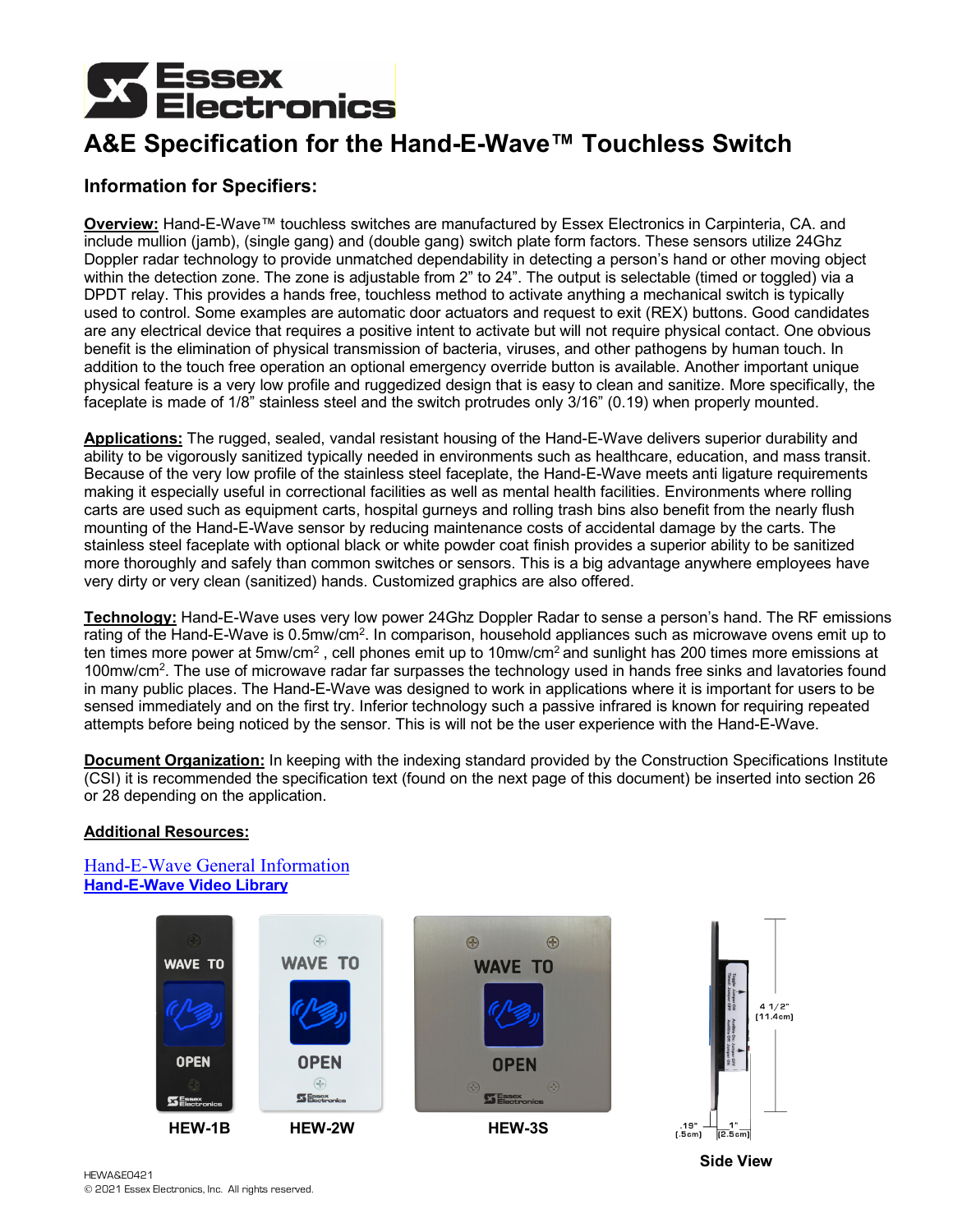# **PART 1 GENERAL**

# 1.01 Summary

- A. Bid specification for touchless wall mounted switch sensors with ruggedized faceplates.
- B. Related Sections
	- 1. 08 71 13 Power Door Operators
	- 2. 08 74 00 Non-Integrated Access Control Hardware
	- 3. 28 15 15 Electrified Locking Devices and Accessories
	- 4. 26 05 19 Low-Voltage Electrical Power Conductors and Cables

#### 1.02 Manufacturer Requirements

- A. The touchless switch must be Made in America. Products manufactured and/or assembled outside of the United States of America will not be accepted.
- B. The manufacturer must have a minimum of 10 years history in electronics manufacturing.

#### 1.03 Submittals

- A. Manufacturer data sheets and manuals for each model to be supplied.
- B. All substitutions and/or alternate products must be pre-approved prior to bidding. Substitutions made at the time of bidding will not be considered.

# 1.04 Warranty

A. An 18-month warranty against defects in materials and workmanship shall be included.

# END OF SECTION

# **PART 2 PRODUCTS**

2.01 Manufacturer

Essex Electronics 1130 Mark Avenue Carpinteria, CA 93013 (805) 684-7601 [essex@keyless.com](mailto:essex@keyless.com)

# 2.02 Models

- A. HEW with Stainless faceplate include: HEW-1S (Narrow/Jamb), HEW-2S (US Single Gang), HEW-3S (US Double Gang)
- B. HEW with Black powder coat faceplate includes: HEW-1B (Narrow/Jamb), HEW-2B (US Single Gang), HEW-3B (US Double Gang)
- C. HEW with White powder coat faceplate includes: HEW-1W (Narrow/Jamb), HEW-2W (US Single Gang), HEW-3W (US Double Gang)
- D. HEW with stainless faceplate and Manual Override include: HEWMO-1(Narrow/Jamb), HEWMO-2 (US Single Gang), HEWMO-3 (US Double Gang)
- E. Grey Surface Mount Back Box Models: BAK BOX SGE (Single Gang), BAK BOX DGE (Double Gang)
- F. TWM: Two Wire Module for retrofit installations replacing two wire mechanical switches.